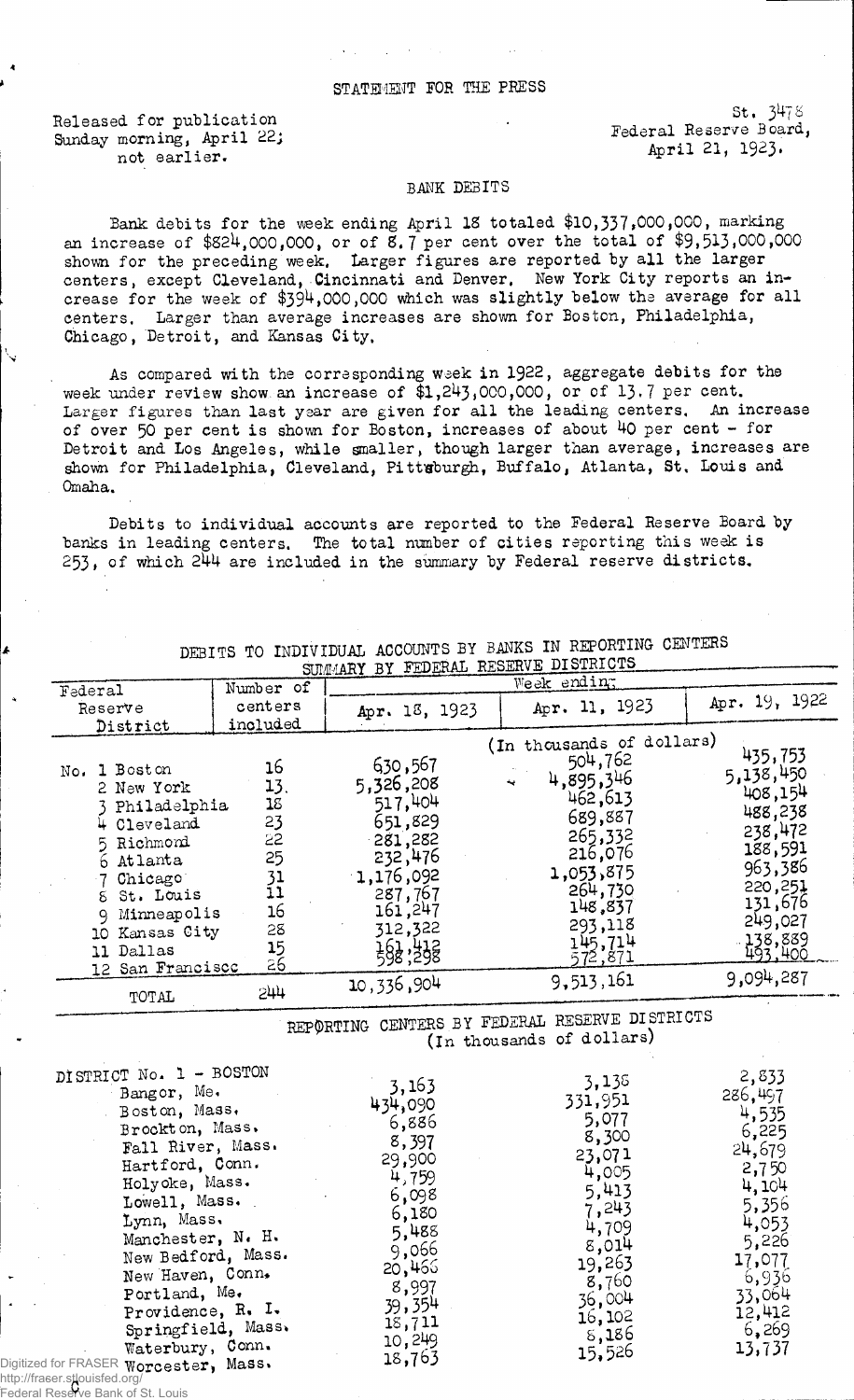DEBITS TO INDIVIDUAL: ACCOUNTS BY BANKS IN REPORTING CENTERS 5t. 54/8a.

| <i>••••••</i>                         | Week ending    |                           |                               |
|---------------------------------------|----------------|---------------------------|-------------------------------|
|                                       | Apr. 18, 1923. |                           | Apr. 11, 1923   Apr. 19, 1922 |
|                                       |                | (In thousands of dollars) |                               |
| DISTRICT No. 2 - NEW YORK             |                |                           |                               |
| Albany, N.Y.                          | 28,938         | 20,455                    | 23,137                        |
| Binghamton, N. Y.                     | 5,525          | 5,049                     | 4,338                         |
| Buffalo, N.Y.                         | 78,633         | 68,949                    | 59,919                        |
| Elmira, N. Y.                         | 4,553          | 3,861                     | 3,086                         |
| Jamestown, N. Y.                      | 4,734          | 4,227                     | 3,778                         |
| Montclair, N. J.                      | 3,483          | 2,747                     | 2,560                         |
| Newark, N. J.                         | 65,996         | 59,321                    | 52,370                        |
| New York, N. Y.                       | 5,029,019      | 4,634,721                 | 4,903,158                     |
| No. New Jersey Clearing               |                |                           | 31,220                        |
| House Association                     | 40,309         | 36,973                    | 5,384                         |
| Passaic, N. J.                        | 8,573          | 7,582<br>33.944           | 31,840                        |
| Rochester, N. Y.                      | 36,439         | 3,053                     | 2,299                         |
| Stamford, Conn.                       | 3,210          | 14,464                    | 15,361                        |
| Syracuse, N.Y.                        | 16,796         |                           |                               |
| DISTRICT No. 3 - PHILADELPHIA         |                |                           | 6,295                         |
| Allentown, Pa.                        | 7,850          | 7,134                     | 3,143                         |
| Altoona, Pa.                          | 4,370          | 4,446                     | 10,624                        |
| Camden, N. J.                         | 11,754         | 9,890<br>5,111            | 4,265                         |
| Chester, Pa.                          | 5,798          | 9,028                     | 7,231                         |
| Harrisburg, Pa.                       | 9,168          | 2,843                     | 2,245                         |
| Hazleton, Pa.                         | 3,022          | 6,026                     | 4,424                         |
| Johnstown, Pa.                        | 5,725          | 5,099                     | 5,531                         |
| Lancaster, Pa.                        | 6,607          | 1,872                     | 1,321                         |
| Lebanon, Pa.                          | 1,723<br>903   | 934                       | 789                           |
| Norristown, Pa.                       | 386,530        | 341,301                   | 307,077                       |
| Philadelphia, Pa.                     | 11,588         | 10,130                    | 7,928                         |
| Reading, Pa.                          | 16,562         | 17,900                    | 12,648                        |
| Scranton, Pa.<br>$\sim 10$            | 17,012         | 12,864                    | 10,846                        |
| Trenton, N. J.                        | 10,975         | 8,567                     | 8,010                         |
| Wilkes-Barre, Pa.                     | 4,568          | 4,217                     | 4,150                         |
| Williamsport, Pa.<br>Wilmington, Del. | 8,258          | 7,937                     | 6,938<br>4,685                |
| York, Pa.                             | 4,791          | 4,314                     |                               |
|                                       |                |                           |                               |
| DISTRICT No. 4 - CLEVELAND            | 17,970         | 20,579                    | 12,367                        |
| Akron, Ohio                           | 2,682          | 2,780                     | 2,158                         |
| Butler, Pa.                           | 11,034         | 12,098                    | 7,550                         |
| Canton, Ohio                          | 90,154         | 94,520                    | 67,296                        |
| Cincinnati, Ohio<br>Cleveland, Chio   | 151,873        | 192,674                   | 117,522<br>30,206             |
| Columbus, Ohio                        | 39,605         | 43,575                    | 1,024                         |
| Connellsville, Pa.                    | 1,409          | 1,441                     | 12,683                        |
| Dayton, Ohio                          | 17,342         | 17,215<br>7,264           | 5,565                         |
| Erie, Pa.                             | 7,632          | 4,330                     | 5,133                         |
| Greensburg, Pa.                       | 5,145          | 814                       | 629                           |
| Homestead, Pa.                        | 808            | 5,776                     | 4,378                         |
| Lexington, Ky.                        | 6,648          | 4,353                     | 2,878                         |
| Lima, Ohio                            | 4,021          | 1,708                     | 1,217                         |
| Lorain, Ohio                          | 1,405<br>2,920 | 2,664                     | 1,597                         |
| New Brighton, Pa.                     | 3,532          | 3,099                     | 2,525                         |
| Oil City, Pa.                         | 198,645        | 185,614                   | 152,467                       |
| Pittsburgh, Pa.                       | 5,545          | 5,381                     | 4,194                         |
| Springfield, Ohio                     | 49,382         | 45,422                    | 34,591                        |
| Toledo, Ohio                          | 3,924          | 3,212                     | 2,595                         |
| Warren, Ohio                          | 12,255         | 12,915                    | 5,127                         |
| Wheeling, W. Va.                      | 14,556         | 19,097                    | 9,093<br>2,443                |
| Youngstown, Ohio<br>Zanesville, Ohio  | 3,342          | 3,353                     |                               |
|                                       |                |                           |                               |

 $\mathbf{C}$ .

 $\ddot{\phantom{1}}$  $\mathcal{S}$ 

 $\rightarrow$ 

 $\mathcal{N}_{\mathbf{y}}$ 

J.

 $\bullet$ 

 $\ddot{\phantom{0}}$ 

 $\omega$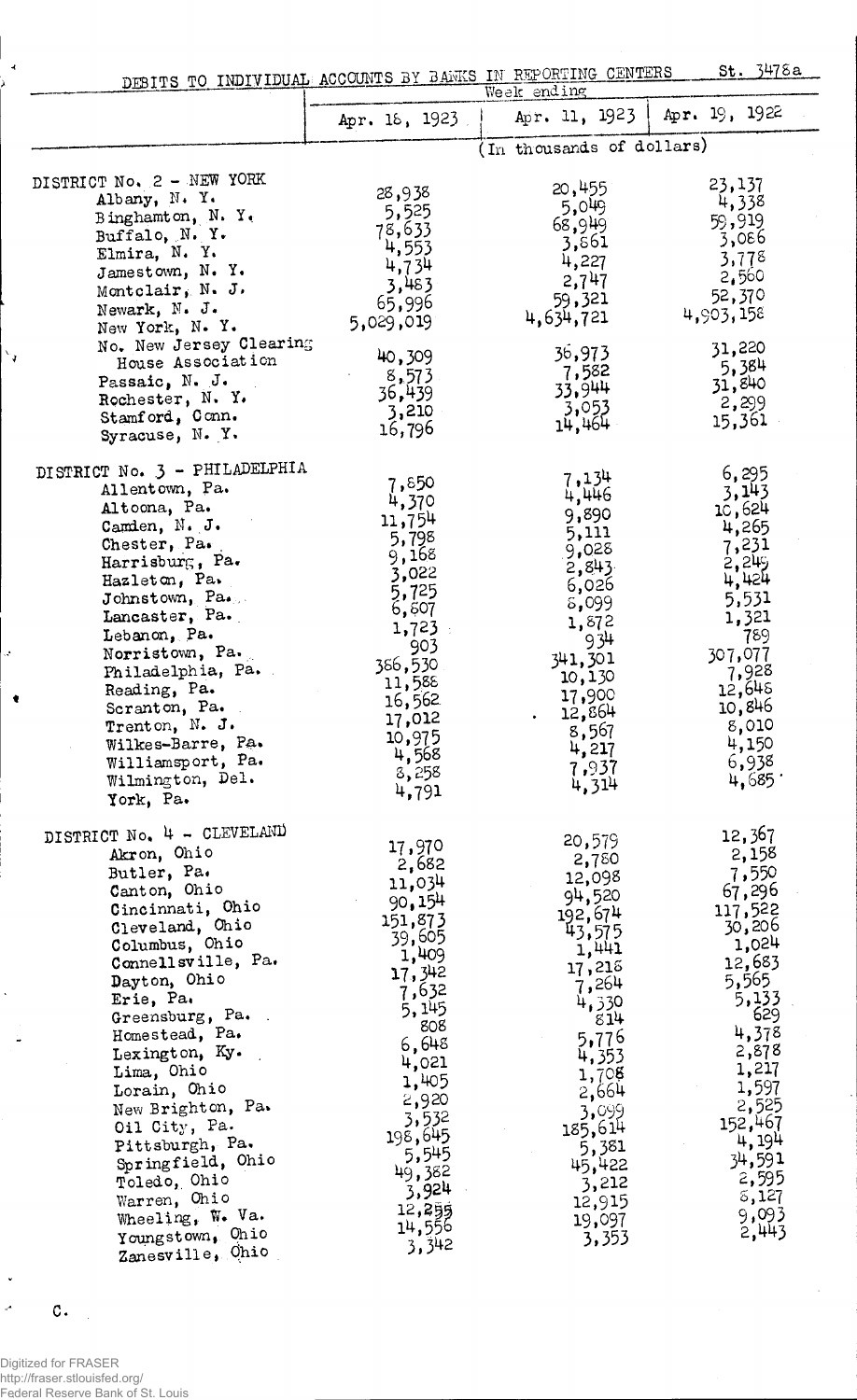|                           | Week ending   |                           |                     |  |
|---------------------------|---------------|---------------------------|---------------------|--|
|                           | Apr. 18, 1923 | Apr. 11, 1923             | Apr. 19, 1922       |  |
|                           |               | (In thousands of dollars) |                     |  |
| DISTRICT No. 5 - RICHMOND |               | 5,029                     | 4,070               |  |
| Ashville, N. C.           | 4,557         |                           |                     |  |
| Baltimore, Md.            | 91,335        | 85,021                    | 81,193              |  |
| Charleston, S. C.         | 7,001         | 7,081                     | 6,800               |  |
| Charleston, W. Va.        | 11,405        | 8,722                     | 6,796               |  |
| Charlotte, N. C.          | 9,574         | 9,062                     | 8,244               |  |
| Columbia, S. C.           | 5,300         | 5,412                     | 4,400               |  |
| Cumberland, Md.           | 2,667         | 2,204                     | 1,967               |  |
| Danville, Va.             | 1,980         | 2,196                     | 1,474               |  |
| Durham, $N_{\bullet}$ C.  | 4,798         | 4,551                     | ۰                   |  |
| Greensboro, N. C.         | 4,912         | 5,089                     | 3,462<br>$\epsilon$ |  |
| Greenville, S. C.         | 4,458         | 4,913                     | 3,454               |  |
| Hagerstown, Md.           | 2,874         | 2,685                     | 1,848               |  |
| Huntington, W. Va.        | 6,824         | 6,015                     | 4,368               |  |
| Lynchburg, Va,            | 4,857         | 4,722                     | 3,978               |  |
| Newport News, Va.         | 2,022         | 1,922                     | 1,610               |  |
| Norfolk, Va.              | 16,866        | 14,987                    | 14,539              |  |
| Raleigh, N. C.            | 7,000         | 6,350                     | 4,100               |  |
| Richmond, Va.             | 30,119        | 25,321                    | 26,682              |  |
| Roanoke, Va.              | 5,810         | 5,523                     | 5,164               |  |
| Spartanburg, S. C.        | 2,413         | 3,081                     | 1,787               |  |
| Washington, D. C.         | 47,328        | 46,366                    | 42,039              |  |
| Wilmington, N. C.         | 3,877         | 5,367                     | 4,731               |  |
| Winston-Salem, N. C.      | 8,103         | 8,264                     | 5,766               |  |
| DISTRICT No. 6 - ATLANTA  |               |                           |                     |  |
| Albany, Ga.               | 960           | 1,044                     | 986                 |  |
| Atlanta, Ga.              | 32,395        | 29,030                    | 25,305              |  |
| Augusta, Ga.              | 6,453         | 6,846                     | 5,053               |  |
| Birmingham, Ala.          | 24,768        | 23,445                    | 17,034              |  |
| Brunswick, G.,            | 625           | 657                       | 539                 |  |
| Chattanooga, Tenn.        | 9,423         | 8,472                     | 7,324               |  |
| Columbus, Ga.             | 2,926         | 2,557                     | 2,487               |  |
| Cordele, Ga.              | 259           | 264                       | 216                 |  |
| Dothan, Ala.              | 645           | 633                       | 439                 |  |
| Elberton, Ga.             | 201           | 222                       | 214                 |  |
| Jackson, Miss.            | 2,997         | 3,345                     | 2,344               |  |
| Jacksonville, Fla.        | 14,689        | 14,132                    | 11,598              |  |
| Knoxville, Tenn.          | 7,782         | 6,198                     | 7,086               |  |
| Macon, Ga.                | 4,938         | 4,666                     | 4,193               |  |
| Meridian, Miss.           | 2,381         | 2,372                     | 1,976               |  |
| Mobile, Ala.              | 6,951         | 7,025                     | 6,414               |  |
| Montgomery, Ala.          | 5,634         | 5,025                     | 3,521               |  |
| Nashville, Tenn.          | 17,647        | 17,368                    | 16,372              |  |
| Newnan, Ga.               | 401           | 525                       | 287                 |  |
| New Orleans, La.          | 68,687        | 61,208                    | 55,367              |  |
| Pensacola, Fla.           | 1,723         | 1,590                     | 2,551               |  |
| Savannah, Ga.             | 9,179         | 8,811                     | 9,291               |  |
| Tampa, Fla.               | 8,180         | 7,986                     | 5,841               |  |
| Valdosta, Ga.             | 1,146         | 1,095                     | 912                 |  |
| Vicksburg, Miss.          | 1,486         | 1,560                     | 1,241               |  |
|                           |               |                           |                     |  |

 $\overline{W}_{\bullet}$ 

 $\hat{\mathbf{z}}$ 

ż

 $\ddot{\phantom{0}}$ 

Digitized for FRASER http://fraser.stlouisfed.org/ Federal Reserve Bank of St. Louis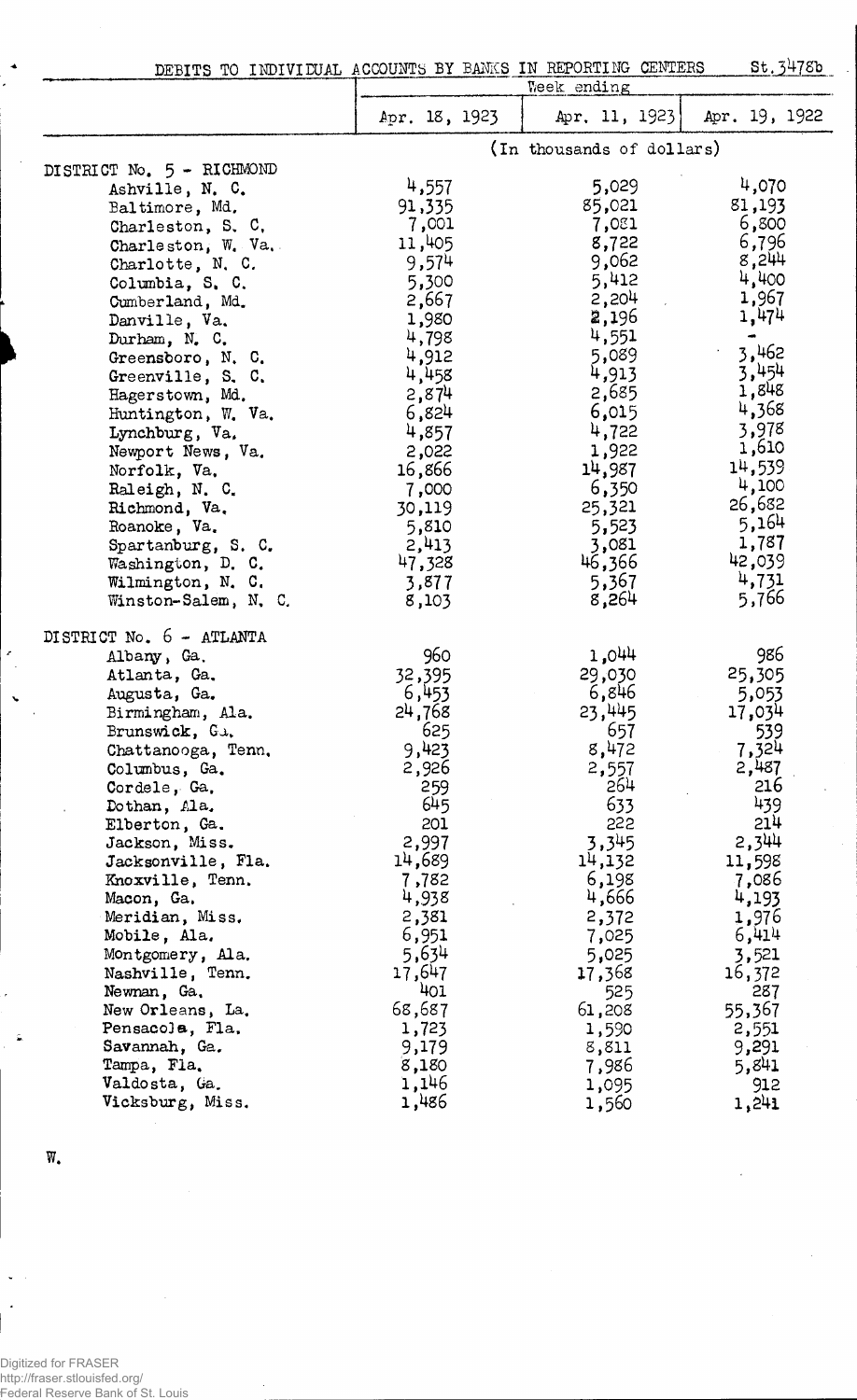DEBITS TO INDIVILUAL ACCOUNTS BY BANKS IN REPORTING CENTERS. St.3478c

 $\overline{\phantom{a}}$ 

 $\bar{\tau}$ 

 $\overline{\phantom{a}}$  $\ddot{\phantom{a}}$ 

 $\epsilon$ 

 $\ddot{\phantom{0}}$ 

 $\leq$ 

 $\ddot{\phantom{1}}$ 

|                               | Week ending   |                           |               |  |
|-------------------------------|---------------|---------------------------|---------------|--|
|                               | Apr. 18, 1923 | Apr. 11, 1923             | Apr. 19, 1922 |  |
|                               |               | (In thousands of dollars) |               |  |
| DISTRICT No. 7 - CHICAGO      |               |                           |               |  |
| Adrian, Mich.                 | 960           | 895                       | 782           |  |
| Aurora, Ill.                  | 3,569         | 3,413                     | 2,839         |  |
| Bay City, Mich.               | 2,163         | 2,137                     | 2,191         |  |
| Bloomington, Ill.             | 3,066         | 2,910                     | 2,485         |  |
| Cedar Rapids, Iowa            | 6,347         | 6,524                     | 4,969         |  |
| Chicago, Ill.                 | 715,947       | 637,205                   | 611,174       |  |
| Danville, Ill.                | 3,700         | 4,100                     | 2,900         |  |
| Davenport, Iowa               | 8,290         | 7,458                     | 7,135         |  |
| Decatur, Ill.                 | 3,557         | 3,314                     | 2,759         |  |
| Des Moines, Iowa              | 22,009        | 20,979                    | 15,231        |  |
| Detroit, Mich.                | 173,762       | 140,820                   | 124,731       |  |
| Dubuque, Iowa                 | 3,483         | 3,533                     | 2,771         |  |
| Flint, Mich.                  | 8,284         | 8,718                     | 10,199        |  |
| Fort Wayne, Ind.              | 8,800         | 8,265                     | 7,130         |  |
| Gary, Ind.                    | 3,477         | 4,249                     | 2,515         |  |
| Grand Rapids, Mich.           | 16,281        | 15,115                    | 13,837        |  |
| Green Bay, Wis.               | 2,561         | 2,815                     |               |  |
| Hammond, Ind.                 | 4,220         | 3,600                     |               |  |
| Indianapolis, Ind.            | 40,067        | 33,966                    | 30,153        |  |
| Jackson, Mich.                | 4,936         | 4,935                     | 3,376         |  |
| Kalamazoo, Mich.              | 4,792         | 4,969                     | 3,864         |  |
| Lansing, Mich.                | 9,000         | 9,200                     | 5,224         |  |
| Mason City, Iowa              | 2,302         | 2,546                     | 2,533         |  |
| Milwaukee, Wis.               | 70,357        | 67,057                    | 55,905        |  |
| Moline, Ill.                  | 2,184         | 2,084                     | 2,684         |  |
| Muscatine, Iowa               | 1,390         | 1,914                     | 1,079         |  |
| Oshkosh, Wis.                 | 2,700         | 2,800                     | 2,000         |  |
| Peoria, Ill.                  | 9,981         | 8,640                     | 7,559         |  |
| Rockford, Ill.                | 6,230         | 5,726                     | 4,790         |  |
| Saginaw, Mich.                | 6,573         | 5,749                     |               |  |
| Sioux City, Iowa              | 18,548        | 19,717                    | 14,078        |  |
| South Bend, Ind.              | 8,511         | 10,303                    | 6,462         |  |
| Springfield, Ill.             | 7,054         | 6,266                     | 6,256         |  |
| Terre Haute, Ind.             | 5,396         | 6,181                     |               |  |
| Waterloo, Iowa                | 4,345         | 4,067                     | 3,775         |  |
|                               |               |                           |               |  |
| DISTRICT No. $8 - ST$ . LOUIS |               |                           |               |  |
| East St. Louis and            |               |                           |               |  |
| Nat'l Stock Yards, Ill.       | 10,048        | 10,301                    | 8,009         |  |
| Eldorado, Ark.                | 3,744         | 3,596                     |               |  |
| Evansville, Ind.              | 8,331         | 7,041                     | 6,512         |  |
| Fort Smith, Ark.              | 2,826         | 060, 3                    |               |  |
| Greenville, Miss.             | 933           | 923                       | 748           |  |
| Helena, Ark.                  | 1,058         | 1,199                     | 826           |  |
| Little Rock, Ark.             | 14,136        | 16,603                    | 9,023         |  |
| Louisville, Ky.               | 40,879        | 36,372                    | 34,275        |  |
| Memphis, Tenn.                | 34,612        | 33,182                    | 22,464        |  |
| Owensboro, Ky.                | 1,674         | 1,461                     | 1,270         |  |
| Quincy, Ill.                  | 2,720         | 3,365                     | 1,951         |  |
| St. Louis, Mo.                | 169,944       | 150,892                   | 132,051       |  |
| Springfield, Mo.              | 3,432         | 3,391                     | 3,122         |  |

W.

Digitized for FRASER http://fraser.stlouisfed.org/ Federal Reserve Bank of St. Louis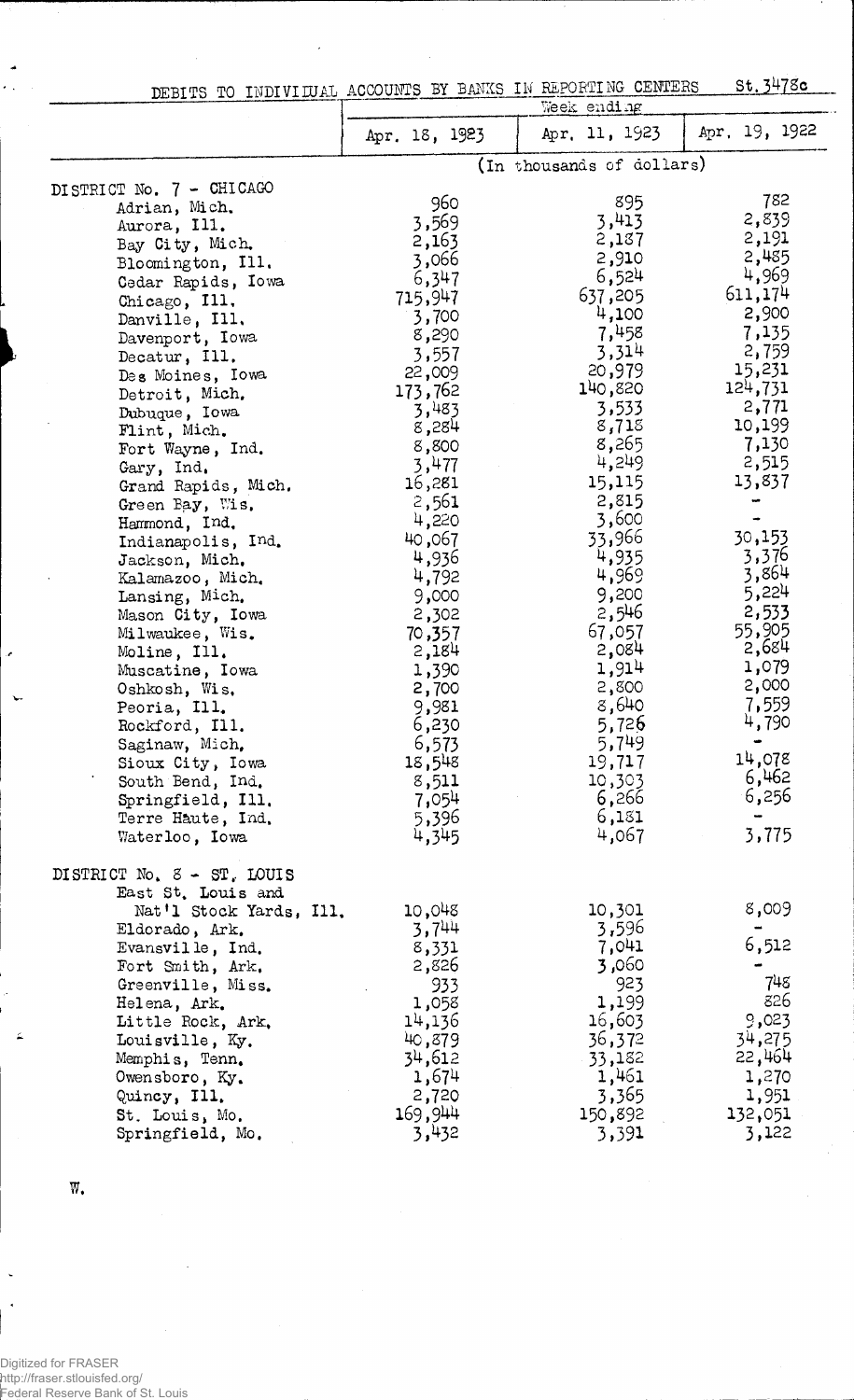| - - ידי סיד דור Trs TO INDIVIDUAL ACCOUNTS BY BANKS IN REPORTING CENTERS | St. 30700 AM TOT OUTTIMA OFFICERS St. 30700 |  |  |
|--------------------------------------------------------------------------|---------------------------------------------|--|--|

|                                                                                                                                                                                                                                                                                                                                                                                                                                                                                                                                                                                                              | Week ending                                                                                                                                                                                                                                                      |                                                                                                                                                                                                                                                                  |                                                                                                                                                                                                                                                      |
|--------------------------------------------------------------------------------------------------------------------------------------------------------------------------------------------------------------------------------------------------------------------------------------------------------------------------------------------------------------------------------------------------------------------------------------------------------------------------------------------------------------------------------------------------------------------------------------------------------------|------------------------------------------------------------------------------------------------------------------------------------------------------------------------------------------------------------------------------------------------------------------|------------------------------------------------------------------------------------------------------------------------------------------------------------------------------------------------------------------------------------------------------------------|------------------------------------------------------------------------------------------------------------------------------------------------------------------------------------------------------------------------------------------------------|
|                                                                                                                                                                                                                                                                                                                                                                                                                                                                                                                                                                                                              | Apr. 18, 1923                                                                                                                                                                                                                                                    | Apr. 11, 1923                                                                                                                                                                                                                                                    | Apr. 19, 1922                                                                                                                                                                                                                                        |
|                                                                                                                                                                                                                                                                                                                                                                                                                                                                                                                                                                                                              |                                                                                                                                                                                                                                                                  | (In thousands of dollars)                                                                                                                                                                                                                                        |                                                                                                                                                                                                                                                      |
| DISTRICT No. 9 - MINNEAPOLIS<br>Aberdeen, S. D.<br>Billings, Mont.<br>Dickinson, N. D.<br>Duluth, Minn.<br>Fargo, $N$ . D.<br>Grand Forks, N. D.<br>Helena, Mont.<br>Jamestown, $N - D$ .<br>La Crosse, Wis.<br>Lewistown, Mont.<br>Minneapolis, Minn.<br>Minot, N. D.<br>Red Wing, Minn.<br>St. Paul, Minn.                                                                                                                                                                                                                                                                                                 | 1,248<br>1,964<br>339<br>18,714<br>2,963<br>1,885<br>2,115<br>587<br>2,909<br>1,175<br><b>79,445</b><br>902<br>537<br>42,741                                                                                                                                     | 1,308<br>1,970<br>317<br>16,423<br>3,186<br>2,111<br>1,933<br>598<br>3,021<br>1,016<br>74,118<br>1,029<br>511<br>37,557                                                                                                                                          | 1,366<br>1,489<br>426<br>10,634<br>2,572<br>1,621<br>2,025<br>470<br>769<br>67,890<br>872<br>457<br>35,665                                                                                                                                           |
| Sioux Falls, S. D.<br>Superior, Wis.<br>Winona, Minn.                                                                                                                                                                                                                                                                                                                                                                                                                                                                                                                                                        | 3,600<br>1,974<br>1,058                                                                                                                                                                                                                                          | 3,840<br>1,785<br>1,135                                                                                                                                                                                                                                          | 2,797<br>1,751<br>872                                                                                                                                                                                                                                |
| DISTRICT No. 10 - KANSAS CITY<br>Atchison, Kans.<br>Bartlesville, Okla.<br>Casper, Wyo.<br>Cheyenne, Wyo.<br>Colorado Springs, Colo.<br>Denver, Colo.<br>Enid, Okla.<br>Fremont, Neb.<br>Grand Island, Neb.<br>Grand Junction, Colo.<br>Guthrie, Okla.<br>Hutchinson, Kans.<br>Independence, Kans.<br>Joplin, Mo.<br>Kansas City, Kans.<br>Kansas City, Mo.<br>Lawrence, Kans.<br>McAlester, Okla.<br>Muskogee, Okla.<br>Oklahoma City, Okla.<br>Okmilgee, Okla.<br>Omaha, Neb.<br>Parsons, Kans.<br>Pittsburg, Kans.<br>Pueblo, Colo.<br>St. Joseph, Mo.<br>Topeka, Kans.<br>Tulsa, Okla.<br>Wichita, Kans, | 1,613<br>4,665<br>3,982<br>1,985<br>3,188<br>38,387<br>3,189<br>880<br>1,355<br>700<br>753<br>2,853<br>3,287<br>4,016<br>5,097<br>90,163<br>1,061<br>1,229<br>6,915<br>19,389<br>2,527<br>53,207<br>758<br>1,606<br>3,203<br>16,409<br>4,498<br>27,867<br>10,729 | 1,391<br>2,862<br>4,185<br>2,513<br>3,136<br>39,356<br>3,379<br>1,079<br>1,475<br>704<br>753<br>2,615<br>1,870<br>3,814<br>4,301<br>76,996<br>1,169<br>940<br>5,987<br>18,435<br>2,415<br>51,032<br>874<br>1,269<br>6,185<br>15,094<br>4,336<br>27,604<br>10,728 | 1,260<br>2,575<br>2,578<br>1,490<br>2,357<br>29,743<br>741<br>1,217<br>667<br>533<br>2,421<br>2,835<br>2,443<br>3,412<br>73,058<br>878<br>1,042<br>5,441<br>20,175<br>2,408<br>40,484<br>810<br>1,085<br>3,819<br>12,840<br>2,732<br>20,784<br>9,199 |

C

Á

Digitized for FRASER http://fraser.stlouisfed.org/ Federal Reserve Bank of St. Louis